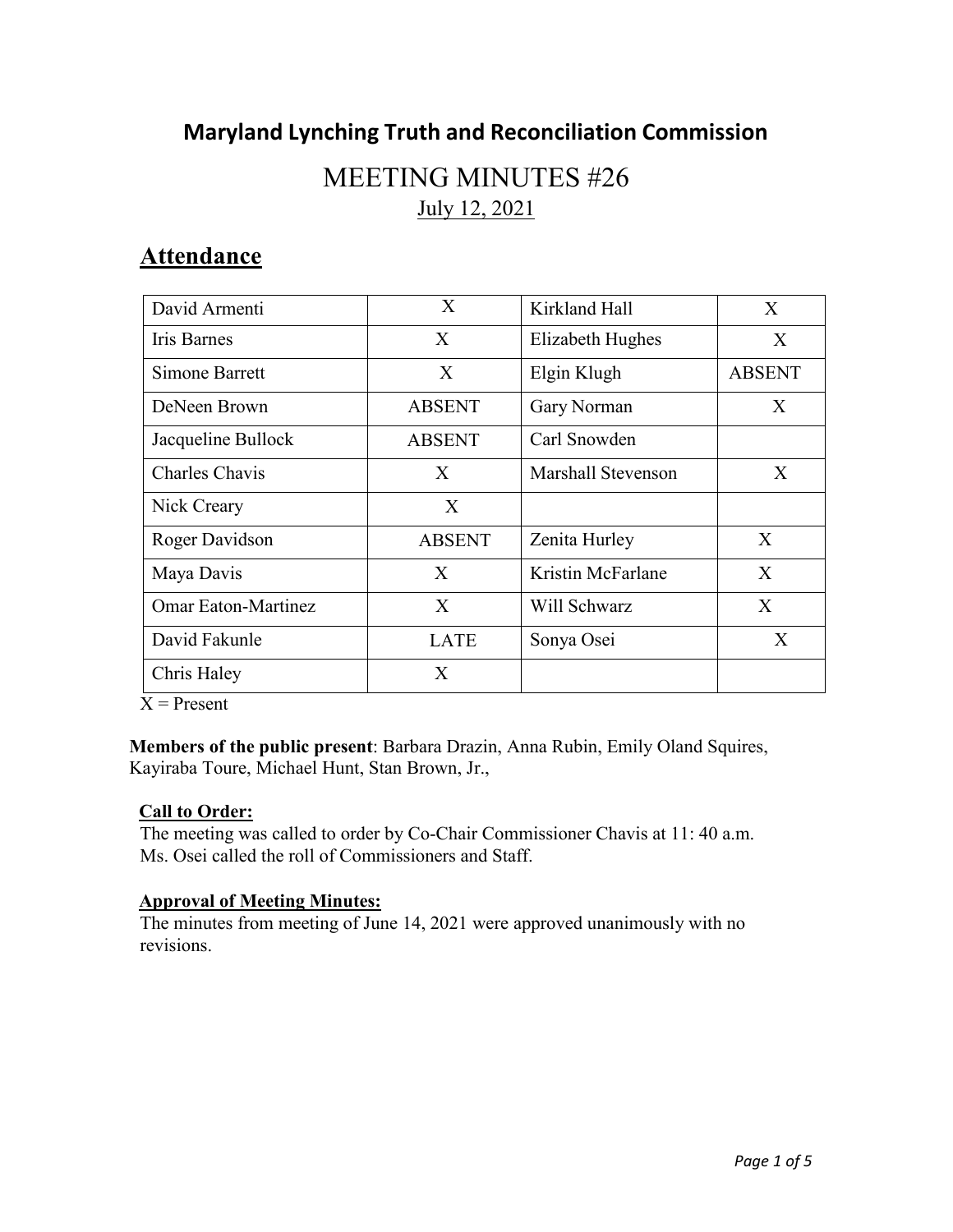#### **Public Comments**

n/a

### **Grant Performance Report:**

- All subcommittee chairs should have the received information shared by MD LTRC legal counsel. Next report due with the next week.
- All subcommittee chairs should submit to Ms. Hurley what work has been done under the DOJ grant to be included in report.

#### **Sub-committee Reports**

#### **Logistics - Commissioner Maya Davis**

- The last subcommittee meeting was held 6-16-2021. This meeting focused on the DOJ grant, coalition partnerships, and upcoming hearings. The subcommittee reviewed and updated draft schedule and dates. There was a discussion on the Research Coordinator position. This position will be posted on the Office of Attorney General office.
- The subcommittee is focusing on finalizing a communications plan for hearings and securing venue in partnerships with local coalitions. Space is needed to accommodate Reconciliation hearings.
- The subcommittee would like to host meetings with local coalitions with the public hearing dates coming up. It is suggested to have a meeting with local coalitions to discuss locations, partnerships, and the flow of how each will be represented.
- A goal is to make sure there are contracts and resources for Reconciliation hearings. For example, a Sign language interpreter, Social worker, and others to be onsite for each meeting.
- The next meeting on July 19, 2021.

## **Research - Commissioner David Armenti**

- The subcommittee would like to ensure MD LTRC has oral history initiatives and partnerships with coalitions in preparation for each county Reconciliation hearing.
- A major priority for the subcommittee is to continue to confirm primary sources and baseline data for hearings coming up especially October-December 2021 dates.
- The subcommittee is working to communicate and build with local coalitions. For example, Allegany County has several local coalitions/organizations with preciously conducted research and additional information. While working with local coalitions, MD LTRC would like to review and consolidate information to create a solid research log.
- **Update:** Please make sure all commissioners are reaching out to your assigned coalitions to build partnerships and make connections.